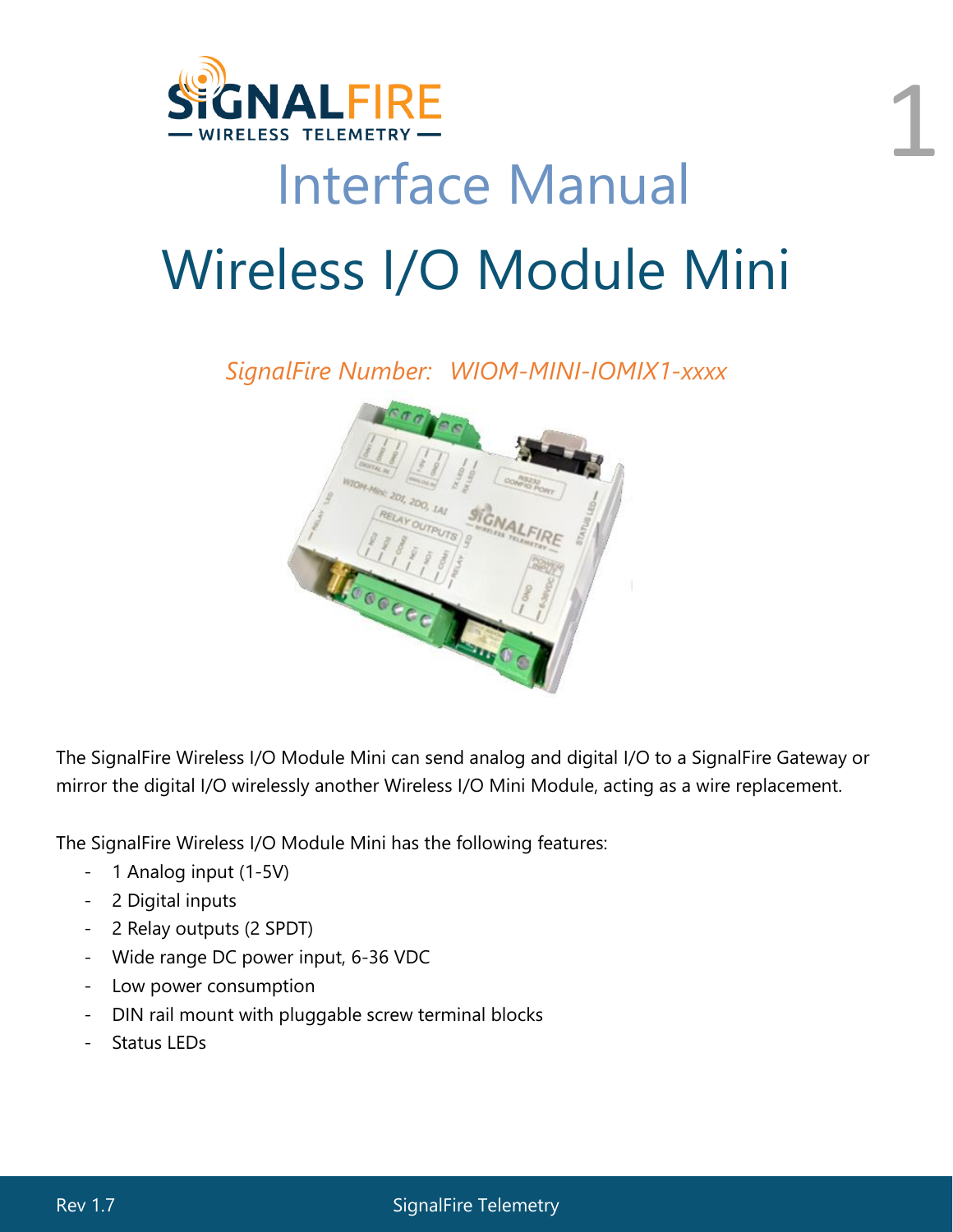## *Specifications*

| specylications            |                                                                                                                            |
|---------------------------|----------------------------------------------------------------------------------------------------------------------------|
| Power                     | 6-36 VDC (25mA average @12V no relays energized, additional 15mA<br>max for each energized relay)                          |
| <b>Temperature Rating</b> | -40°C to +65°C                                                                                                             |
| Analog Input              | 0-5V Signal (10V Max)                                                                                                      |
| Digital Inputs            | Dry Contact or 30 Volts Max (push-pull), 2kHz maximum frequency                                                            |
| <b>Digital Outputs</b>    | 2 SPDT's, max 30 VDC @ 2 Amps, 250 VAC @ 0.25 Amps                                                                         |
| Radio Frequency           | 902-928MHz ISM Band, FHSS radio, RP-SMA connector<br>FCC and IC Certified. Contains FCC ID: W8V-SFTS500, IC: 8373A-SFTS500 |
| Compliance                | Certified for use in Class I, Division 2, Groups A, B, C, D. Temperature<br>Code T5                                        |

## *Dimensions*





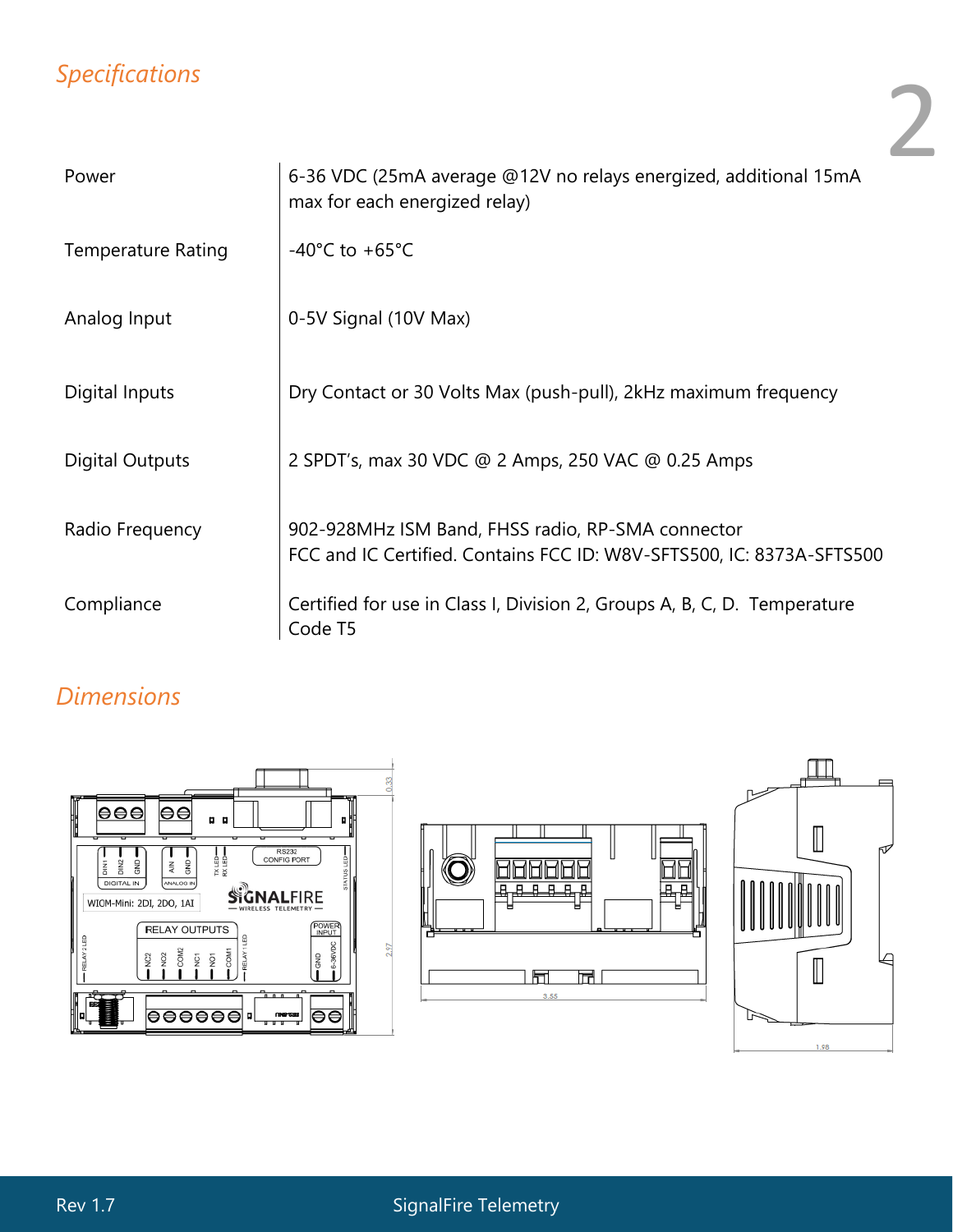## *Hazardous Location Certification*

The Wireless IO Module is rated Class 1 Division 2 non-incendive.



## **WARNING: EXPLOSION HAZARD. DO NOT REMOVE OR REPLACE COMPONENTS UNLESS POWER HAS BEEN DISCONNECTED OR THE AREA IS FREE OF IGNITIBLE CONCENTRATIONS.**

*AVERTISSEMENT : RISQUE D'EXPLOSION . NE PAS RETIRER OU REMPLACER LES COMPOSANTS QUE L'ALIMENTATION EST DÉBRANCHÉ OU ZONE EST LIBRE DE CONCENTRATIONS IGNITIBLE.*



## **WARNING – EXPLOSION HAZARD Substitution of components may impair suitability for Class I, Division 2**

AVERTISSEMENT - RISQUE D'EXPLOSION. La substitution de composants peut rendre ce materiel inacceptable pour les emplacements de classe I, division 2



## **WARNING – EXPLOSION HAZARD Do not disconnect while circuit is live unless area is known to be nonhazardous**

AVERTISSEMENT - RISQUE D'EXPLOSION. Ne débranchez pas lorsque le circuit est en direct , sauf si la zone est connue pour être nonhazardous



## **WARNING – The Wireless IO Module must be installed in a suitable enclosure for intended environment**

AVERTISSEMENT - Le module IO sans fil doit être installé dans une enceinte appropriée pour l'environnement prévu



## **WARNING – All wiring methods must be in accordance with the NEC**

AVERTISSEMENT - Toutes les méthodes de Essorez doivent être en conformité avec la NEC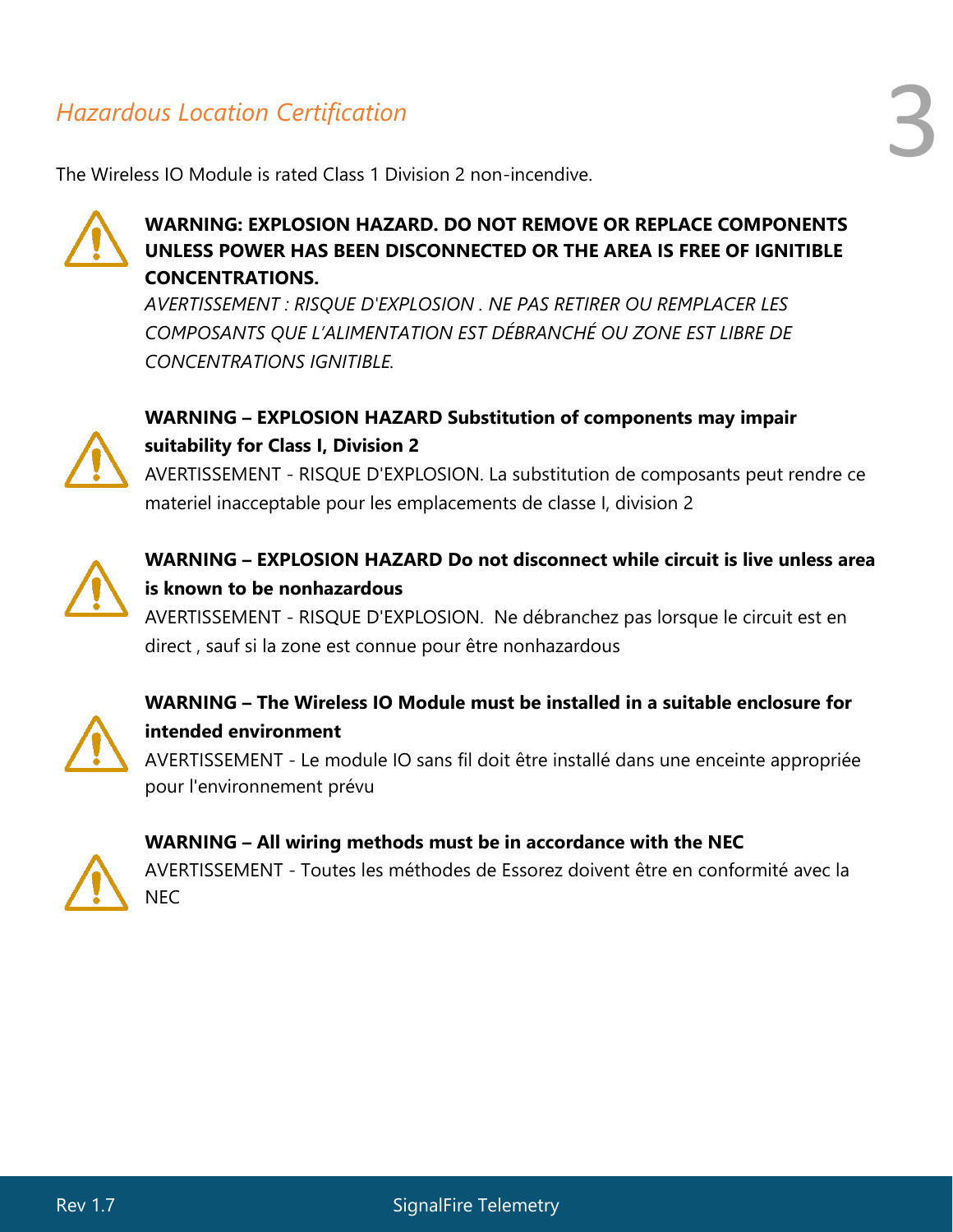## *Connections and Components*

#### Power

Power must be provided by the Power Input screw terminals (6-36VDC). The module power requirements at 12VDC is 25mA average plus 15mA per energized relay channel.

#### Antenna

The antenna port is standard RP-SMA connector. Connect this port to a suitable 900MHz antenna. SignalFire can supply a variety of antennas for use with the modules.

4

## Analog Input

The analog input operates as a passive voltage input (1-5V).

Wire the analog voltage to the set of screw terminals. Maximum input voltage is 10 Volts. If the input is a 4-20mA signal, use a high-precision 250Ω resistor from the analog input terminal to ground to convert the signal to 1-5V.



## Digital Inputs

The digital inputs (2 total) can be dry contact or voltage (must be push-pull and pull to ground, 30 Volts max). Be sure to connect the ground bus from the module to either the ground of the voltage device or the dry contact.

The digital inputs report their current state, as well as input frequency. The DI pulse counter increments only when the state changes from 0 to 1. The Instantaneous Frequency registers are the number of pulses per second within 2 seconds of check-in multiplied by 10. The Average Frequency registers are the number of pulses per second over the period between two check-ins multiplied by 10. The Counts/Min registers are the total number of pulses per minute between two check-ins multiplied by 10.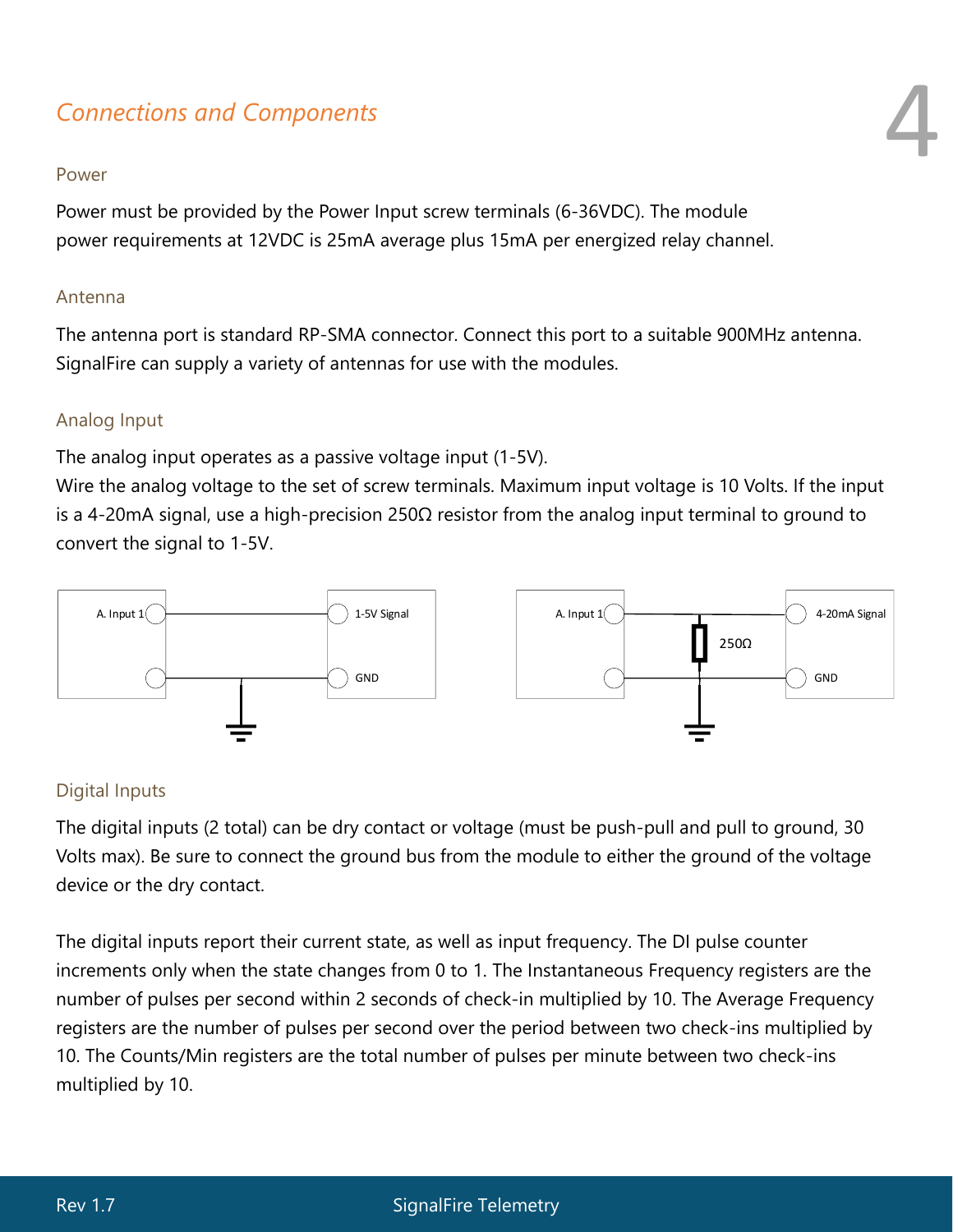## Digital (Relay) Outputs

There are two relay outputs, both SPDT's. The relays are rated for the following: 5

30 VDC @ 2 Amps 125 VAC @ 0.5 Amps

Be sure to use a flyback diode as needed for inductive loads such as solenoids.

## Status LEDs

The Wireless I/O Mini node has a green status LED which blinks indicating the module is running. The status LED also indicates the signal strength between it and its module pair. In addition, there are TX/RX LEDs to indicate radio messages to/from the module.

The status LED will blink once a second if it is not connected to another module. If the node is connected to its paired module, it will blink a link quality code every 3 seconds.

3 Blinks = Strong Signal 2 Blinks = Good Signal 1 Blink = Weak Signal

Each relay output also has a green LED which turns on while the relay is energized.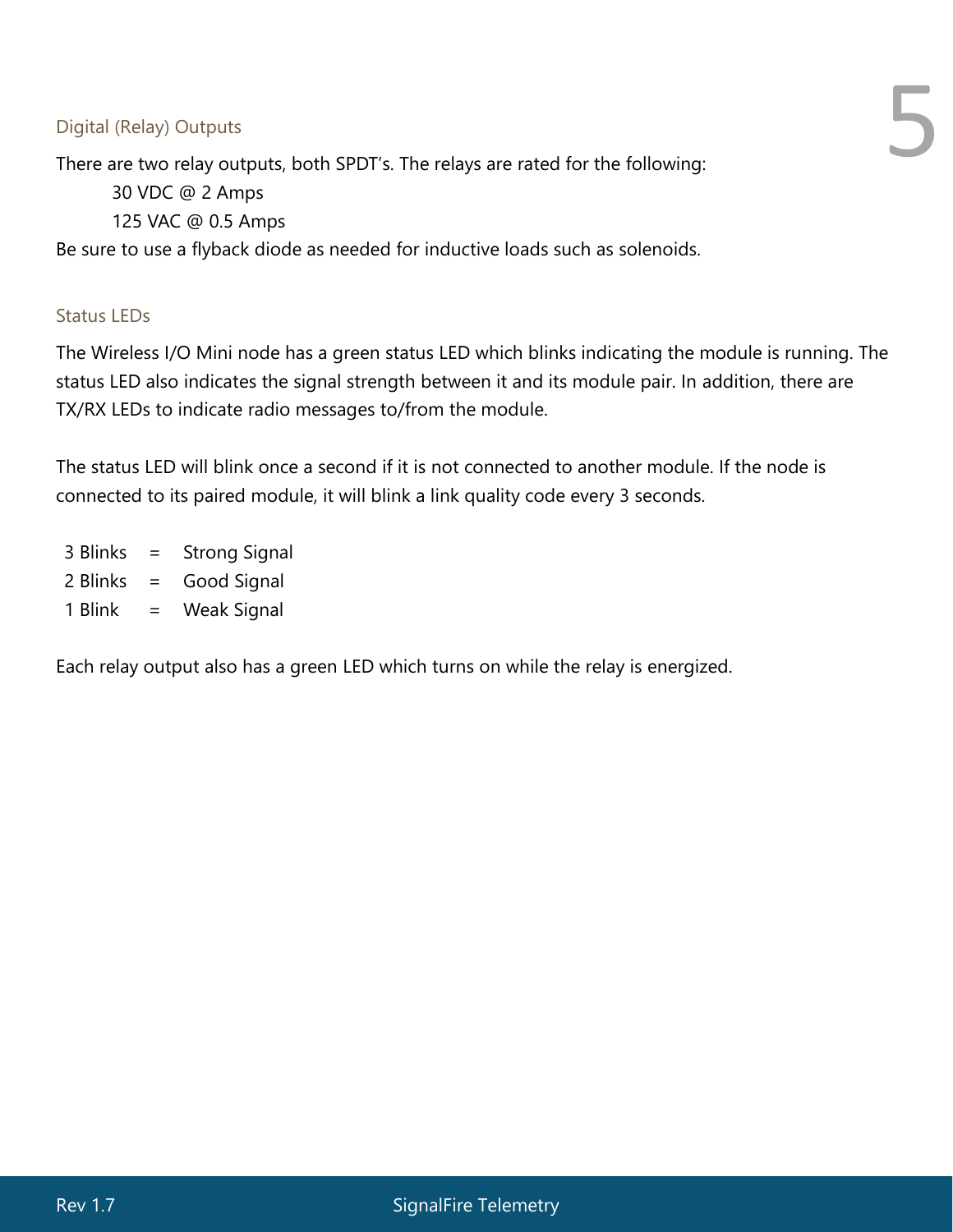## *Modes of Operation*

The Wireless I/O Module Mini can be run in two software settable "system modes": **Node**, and **Point-to-Point**. The ToolKit has a Radio Mode dropdown that can be set to either Node or Gateway. For the WIOM Minis to operate in Node mode, all WIOM Minis on the network must be set to Node and they will communicate with a SignalFire Gateway. For Point-to-Point, set one WIOM Mini to Gateway and one WIOM Mini to Node, on a network that has no other devices.

6

#### Node Mode

In Node mode, the WIOM Mini will send its analog and digital inputs/outputs to the Gateway. All IO and then be read/set from a PLC via Modbus.



*Node Mode. The Gateway reads all inputs from all nodes, and can control any output of any node as commanded by a PLC*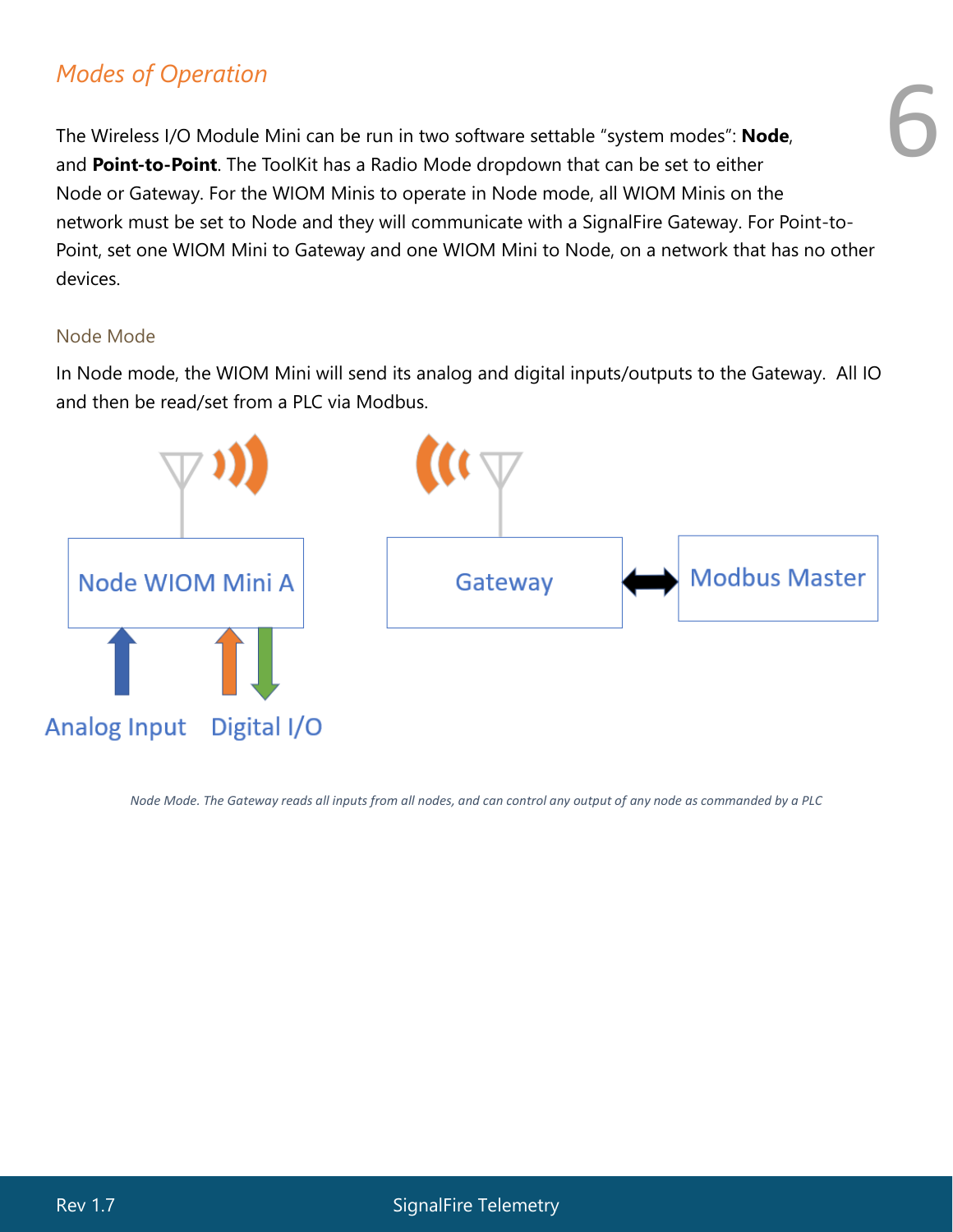#### Point-to-Point Mode

In Point-to-Point mode, a WIOM Mini that is set to Gateway mode will mirror its digital inputs to the outputs of a Module set to Node, and vice-versa. Point-to-Point mode is only valid for a pair of WIOM Mini modules. For example, if Digital Input 1 on the Gateway is shorted to GND (logic 1), Digital Output 1 on the Node is energized, and vice versa. Because the WIOM Mini A does not have an analog output, the analog input is not used.

7



*Point-to-Point Mode. Inputs from one module are mirrored as outputs on the other*

When set to Point-to-Point mode, the WIOM Minis will not be viewable through a SignalFire Gateway as they will be on their own network. The module that is set to Gateway will be locked to Slave ID 1.

#### WIOM-Mini to WIOM Mode

A WIOM Mini and a regular WIOM can also operate in Point-to-Point mode with each other. In this configuration the WIOM will mirror the WIOM Mini A's analog input to its analog output 1. The DI's will be mirrored in both directions. The WIOM must be configured in Gateway mode while the WIOMmini must be in node mode.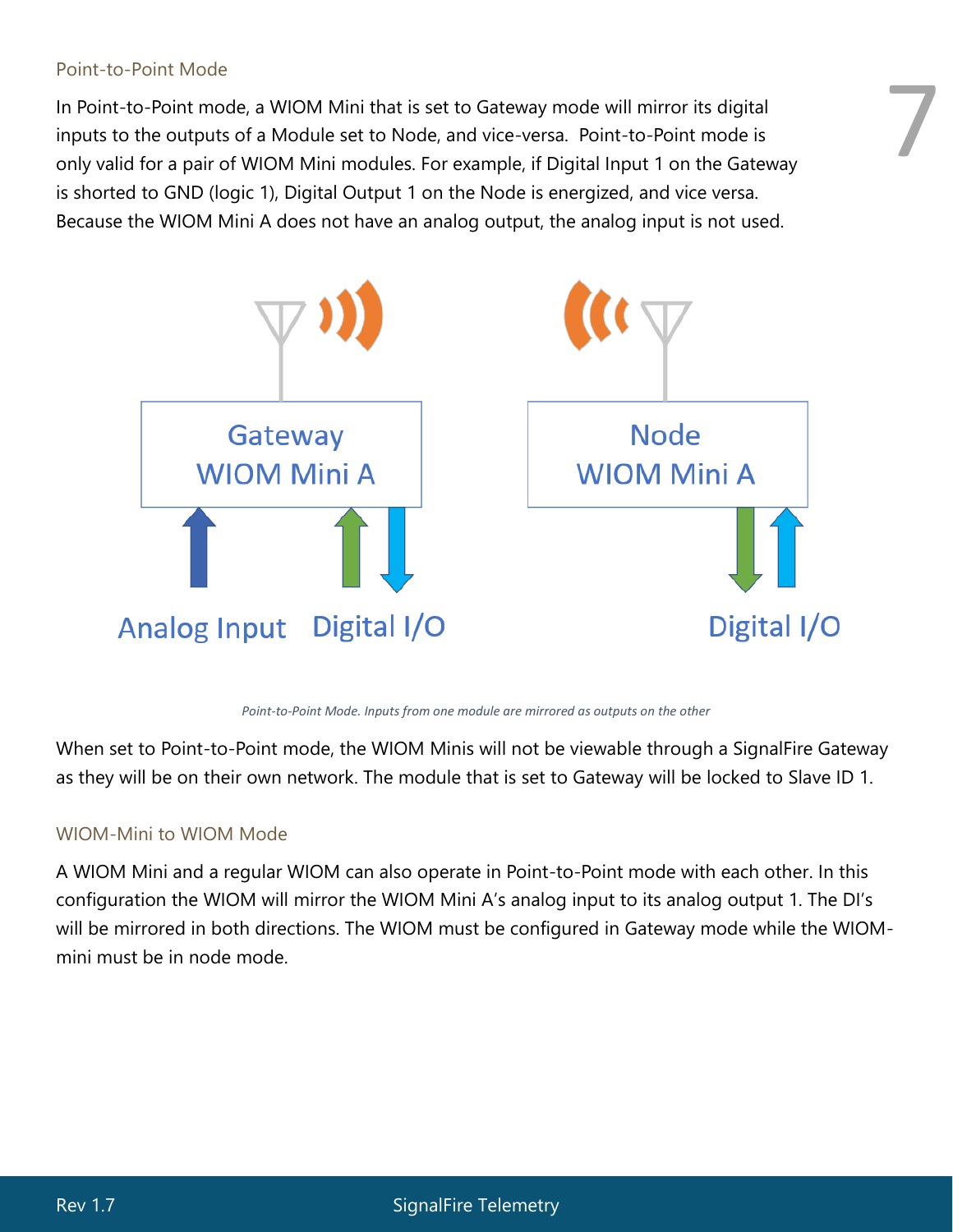## *Configuration*

## Using the SignalFire Toolkit

The SignalFire Toolkit application can be downloaded at [www.signal-fire.com/customer.](http://www.signal-fire.com/customer) After installation, launch the software and the main toolkit window will open:

| SignalFire Toolkit v2.2.17.00                                                                                                                                                                                                 | ×                  |  |  |  |
|-------------------------------------------------------------------------------------------------------------------------------------------------------------------------------------------------------------------------------|--------------------|--|--|--|
| Updates<br><b>File</b><br>Tools<br>Options                                                                                                                                                                                    | Help               |  |  |  |
| Auto-Detect Device<br>COM Port:<br>Refresh<br>COM <sub>12</sub><br>$\checkmark$<br><b>SIGNALFIRE</b><br>Select COM Port to Auto-Detect<br>- WIRELESS TELEMETRY<br>Auto-Detect Device on COM Port<br>Customer Login: Superuser |                    |  |  |  |
| Select Device                                                                                                                                                                                                                 |                    |  |  |  |
| Modbus Gateway                                                                                                                                                                                                                | Open Device Window |  |  |  |
| Tech Support: support@signal-fire.com or (978)-212-2868                                                                                                                                                                       |                    |  |  |  |

Select the COM port associated with the Wireless IO Module Mini and click "Auto-Detect Device on COM Port." This will open the device configuration window, where all device settings can be configured.

#### Network Settings

The network is set using the SignalFire Toolkit. To join a SignalFire network in Node mode, all Wireless I/O Module Minis must have the same Radio Network, Radio Network Group, and Corporate ID/Encryption Key as the Gateway. For two Wireless I/O Module Minis to communicate in Point-to-Point mode, they must share the same Radio Network, Radio Network Group, and Corporate ID/Encryption but not share those settings with any other SignalFire network.

To use an Encryption Key in lieu of a Corporate ID, check off the "Enable Encryption" box under the Corporate ID. The Corporate ID field will switch over to an Encryption Key field.

Radio Network

Set  $\mathbf{1}$ ۰ Radio Network Group  $\overline{0}$ Set

The encryption key can be hidden so it cannot be read. This is the

most secure option, but if you forget your key, there is no way to recover it – you have to reset the key on every device on its network. To enable this option, select **Set Encryption Key Unrecoverable** under the **Settings** menu.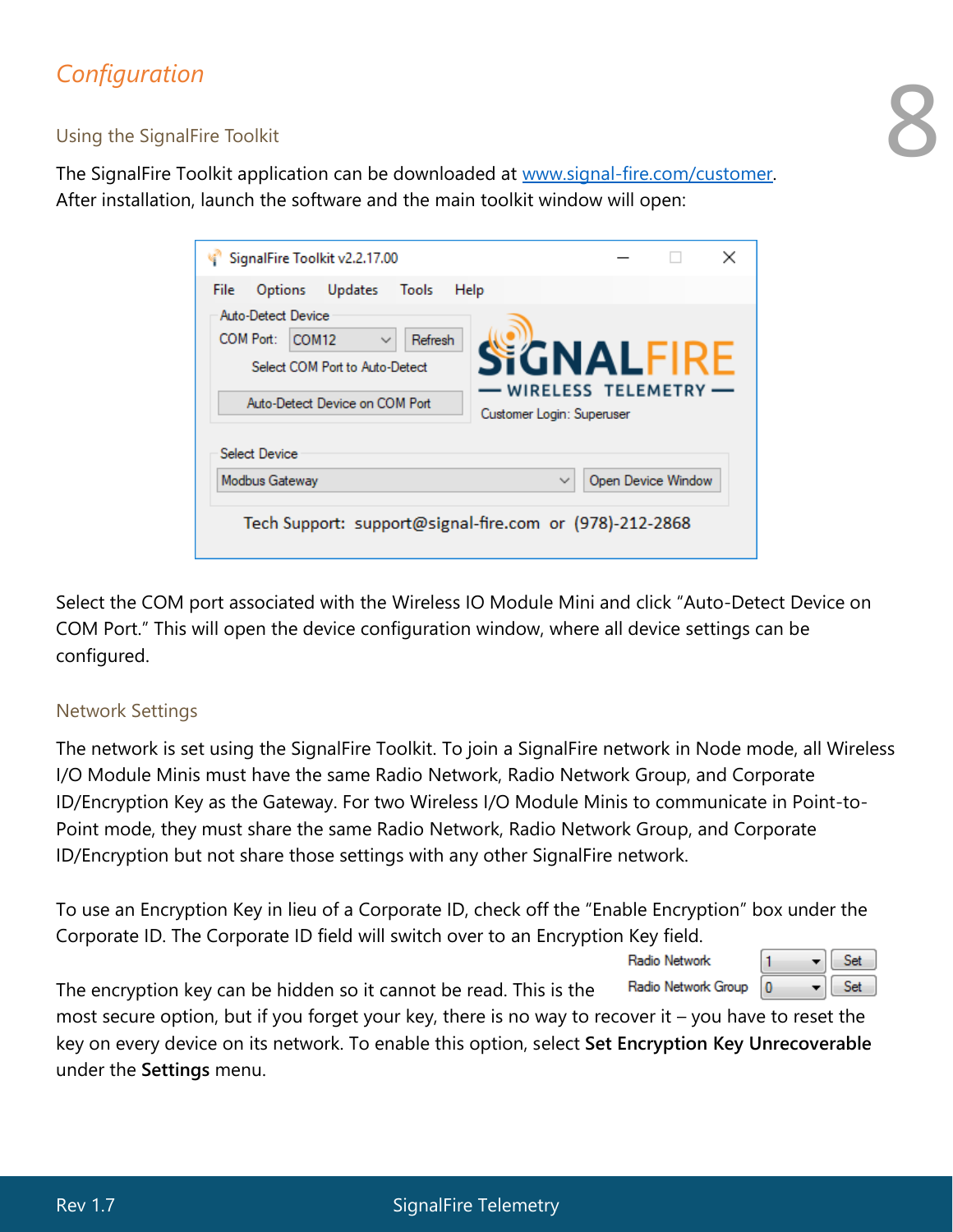## *Advanced Settings*

#### Failsafe Operations

In the event of a loss of communication between the node and the gateway, it may be desirable for the outputs to go to a fail state. This is accomplished by setting one or both of the failsafe timers.

**Communication Failsafe Timer** – If the node loses its wireless communications link to the gateway for greater than this time, any failsafe enabled relay will be put into a non-energized state. The relay will remain in this "safe" state until a Modbus command is sent from the Modbus master through the Gateway to energize the coil.

9

**Message Failsafe Timer** – This is similar to the previous timer, but this indicates the time since a valid Modbus coil write message has been sent from the Modbus master through the SignalFire Gateway. If used, this timeout must be set higher than the Modbus coil write frequency of the Modbus master device. This option is available for both Point-to-Point and Node mode.

#### Analog Scaling (Node Mode only)

Analog scaling can be used to scale an analog input to engineering units. For example, for a 0- 1000psi sensor set the scale low to 0 and scale high to 1000. The scaled value will now be displayed in the Toolkit and reported to the gateway as a floating point number.

#### Digital Input Debounce

In cases where it is desired to accurately totalize digital input counts it may be necessary to enable the digital input debounce timer. The debounce timer is useful when dealing with dry contacts that may otherwise produce extra count when they close. To enable the digital debounce select **Digital Input Debounce** from the settings pull-down menu. A typical value for a dry contact would be 100mS. Any extra counts due to contact bounce within the debounce time setting will be ignored.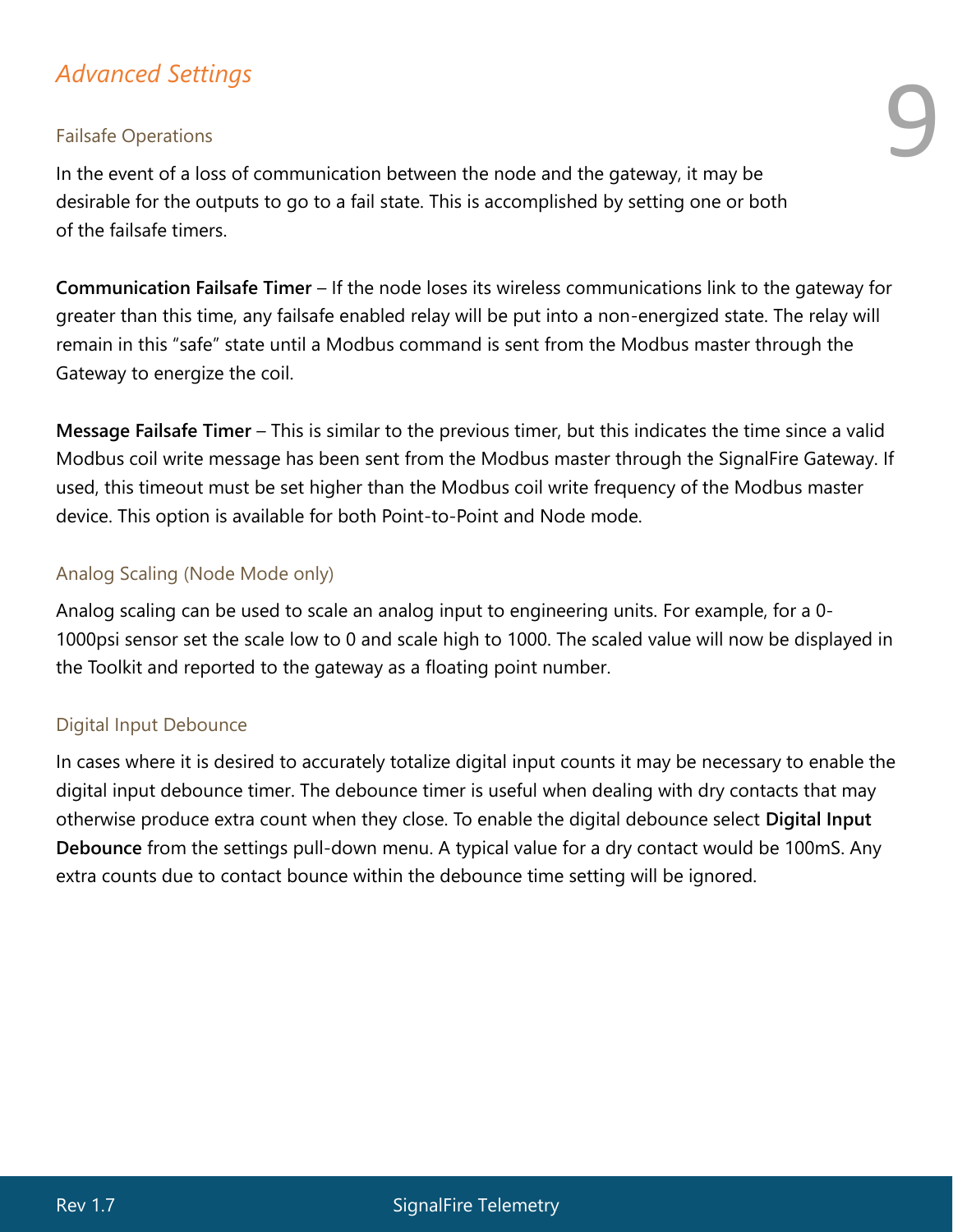# Modbus Register Map

| Register<br>Number | Register<br><b>Address</b> | Description                                                                  | <b>Function</b><br>Code | Register<br><b>Type</b> |  |  |
|--------------------|----------------------------|------------------------------------------------------------------------------|-------------------------|-------------------------|--|--|
| Coils (0xxxx)      |                            |                                                                              |                         |                         |  |  |
| Write-only         |                            |                                                                              |                         |                         |  |  |
| 00102              | 101                        | Relay1 Coil                                                                  | 01,05                   | Read/Write              |  |  |
| 00103              | 102                        | Relay2 Coil                                                                  | 01,05                   | Read/Write              |  |  |
| 00112              | 111                        | Counter1 Reset Coil                                                          | 05                      | Write Only              |  |  |
| 00113              | 112                        | Counter2 Reset Coil                                                          | 05                      | Write Only              |  |  |
|                    | Holding Registers (4xxxx)  |                                                                              |                         |                         |  |  |
| 40122              | 121                        | Relay1 Pulse ( $0 = \text{Off}, 1 - 65,535 = \text{Pulse Time (sec)}$ )      | 06                      | Write Only              |  |  |
| 40123              | 122                        | Relay2 Pulse                                                                 | 06                      | Write Only              |  |  |
| 41101              | 1100                       | Al1: Voltage Reading (Unsigned int, mV)                                      | 03, 04                  | Read Only               |  |  |
| 41102              | 1101                       | DI1: State (Unsigned int, $1 = Closed$ or $0 = Open$ )                       | 03, 04                  | Read Only               |  |  |
| 41103              | 1102                       | DI2: State                                                                   | 03, 04                  | Read Only               |  |  |
| 41104              | 1103                       | Relay #1 State (Unsigned int, $1 = ON$ or $0 = OFF$ )                        | 03, 04                  | Read Only               |  |  |
| 41105              | 1104                       | Relay #2 State                                                               | 03, 04                  | Read Only               |  |  |
| 41106              | 1105                       | Al1: Scaled Reading (Float High Word)                                        | 03, 04                  | Read Only               |  |  |
| 41107              | 1106                       | Al1: Scaled Reading (Float Low, Word)                                        | 03, 04                  | Read Only               |  |  |
| 41108              | 1107                       | DI1: Total Counts (Unsigned int, High Word)                                  | 03, 04                  | Read Only               |  |  |
| 41109              | 1108                       | DI1: Total Counts (Unsigned int, Low Word)                                   | 03, 04                  | Read Only               |  |  |
| 41110              | 1109                       | DI2: Total Counts (Unsigned int, High Word)                                  | 03, 04                  | Read Only               |  |  |
| 41111              | 1110                       | DI2: Total Counts (Unsigned int, Low Word)                                   | 03, 04                  | Read Only               |  |  |
| 41112              | 1111                       | DI1: Average Frequency (Hz x 10)                                             | 03, 04                  | Read Only               |  |  |
| 41113              | 1112                       | DI1: Instantaneous Frequency (Hz x 10)                                       | 03, 04                  | Read Only               |  |  |
| 41114              | 1113                       | DI1: Counts per minute (x 10)                                                | 03, 04                  | Read Only               |  |  |
| 41115              | 1114                       | DI2: Average Frequency (Hz x 10)                                             | 03, 04                  | Read Only               |  |  |
| 41116              | 1115                       | DI2: Instantaneous Frequency (Hz x 10)                                       | 03, 04                  | Read Only               |  |  |
| 41117              | 1116                       | DI1: Counts per minute (x 10)                                                | 03, 04                  | Read Only               |  |  |
| 49988              | 9987 or 65524              | Major revision number for the mainboard                                      | 03, 04                  | Read Only               |  |  |
| 49989              | 9988 or 65525              | Minor revision number for the mainboard                                      | 03, 04                  | Read Only               |  |  |
| 49990              | 9989 or 65526              | Major revision number for the radio                                          | 03, 04                  | Read Only               |  |  |
| 49991              | 9990 or 65527              | Minor revision number for the radio                                          | 03, 04                  | Read Only               |  |  |
| 49992              | 9991 or 65528              | High 16 bits of SFTS node address                                            | 03, 04                  | Read Only               |  |  |
| 49993              | 9992 or 65529              | Low 16 bits of SFTS node address (the radio ID)                              | 03, 04                  | Read Only               |  |  |
| 49994              | 9993 or 65530              | Slave ID readback                                                            | 03, 04                  | Read Only               |  |  |
| 49995              | 9994 or 65531              | Received signal strength of last packet from the slave                       | 03, 04                  | Read Only               |  |  |
| 49996              | 9995 or 65532              | Battery voltage of the Modbus client, in millivolts                          | 03, 04                  | Read Only               |  |  |
| 49997              | 9996 or 65533              | Minutes until this slave will time out (TTL), unless new data is<br>received | 03, 04                  | Read Only               |  |  |
| 49998              | 9997 or 65534              | Number of registers cached for this slave device                             | 03, 04                  | Read Only               |  |  |
| 49999              | 9998 or 65535              | Remote device type. 63 for WIOM-Mini                                         | 03, 04                  | Read Only               |  |  |

## Rev 1.7 SignalFire Telemetry